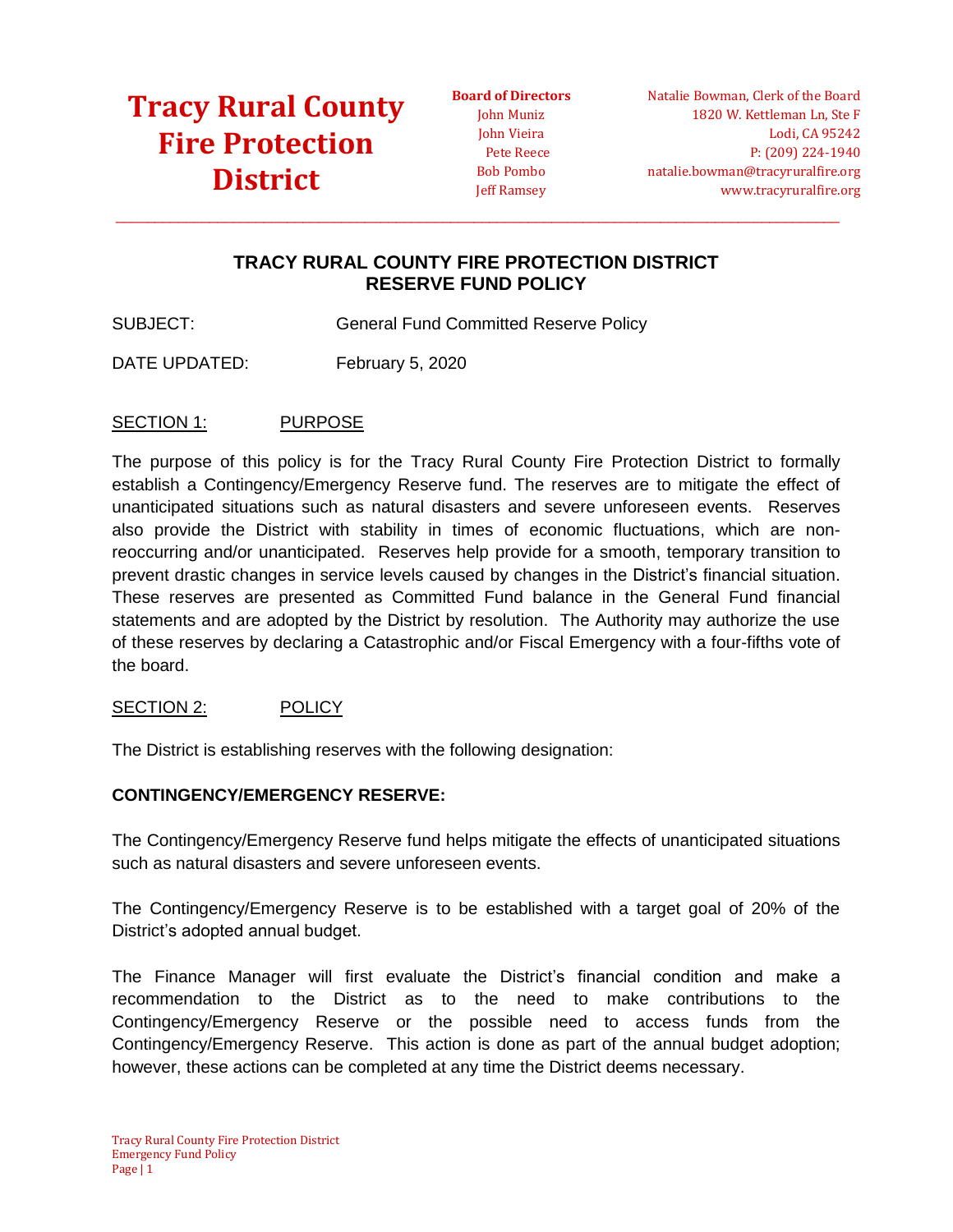**Board of Directors** John Muniz John Vieira Pete Reece Bob Pombo Jeff Ramsey

The Contingency/Emergency Reserve is to be established with a target goal of 20% of the Districts adopted annual budget for expenditures and recurring transfers out. The Contingency/Emergency Reserve is intended to offset quantifiable revenue/expenditure uncertainty in the multi-year forecast thereby helping to stabilize service levels through economic cycles. The Authority should develop measures that collectively are necessary to assess fiscal sustainability.

 $\_$  ,  $\_$  ,  $\_$  ,  $\_$  ,  $\_$  ,  $\_$  ,  $\_$  ,  $\_$  ,  $\_$  ,  $\_$  ,  $\_$  ,  $\_$  ,  $\_$  ,  $\_$  ,  $\_$  ,  $\_$  ,  $\_$  ,  $\_$  ,  $\_$  ,  $\_$  ,  $\_$  ,  $\_$  ,  $\_$  ,  $\_$  ,  $\_$  ,  $\_$  ,  $\_$  ,  $\_$  ,  $\_$  ,  $\_$  ,  $\_$  ,  $\_$  ,  $\_$  ,  $\_$  ,  $\_$  ,  $\_$  ,  $\_$  ,

These specific measures include:

• Projections of the major individual inflows of resources in dollars and as a percentage of total inflows of resources along with explanations of the known causes of resource fluctuations (including nonrecurring resources).

• Projections of the major individual outflows of resources by program or function in dollars and as a percentage of total outflows of resources along with explanations of the known causes of resource fluctuations.

• Projections of major individual financial obligations and total financial obligations including bonds, pensions, OPEB, and long-term contracts.

• Projections of annual debt service payments (principal and interest).

• Narrative discussion of the major intergovernmental service interdependencies that exist and the nature of those service interdependencies.

Stabilization amounts may be authorized as expended only when certain specific circumstances exist.

- 1) Revenue Risks: Revenues falling short of budget projections may cause deficits. Temporary funding may be necessary to respond to reductions in major revenues due to local, regional, and national economic downturns. This may be due to a loss in housing values a loss of key square footage, and/or other major economic factors. This may also be due to state and/or voter initiatives; including changes in legislation, revenue sources that sunset or expire, or other political impacts to revenues that are outside of the control of the District.
	- a) Projected revenue totals in aggregate are anticipated to decrease by 5% (or more) over the prior-year or decrease by 10% (or more) cumulative over three-years; excluding onetime revenue sources.
	- b) Projected revenues from a single revenue source are anticipated to decrease by 10% (or more) over the prior-year or decrease by 15% over three-years; excluding one-time revenue sources.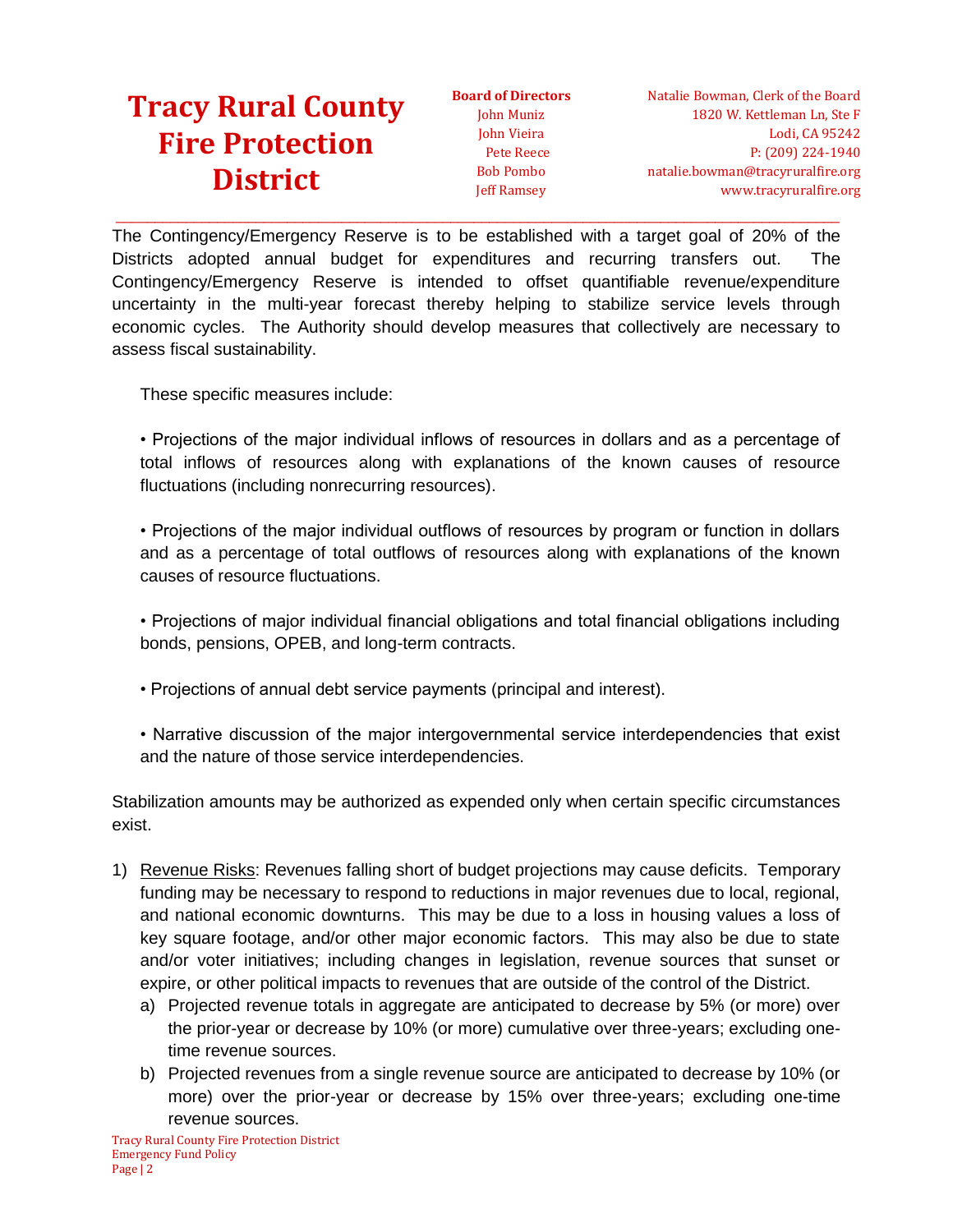**Board of Directors** John Muniz John Vieira Pete Reece Bob Pombo Jeff Ramsey

2) Expenditure Risks: The District may require a source of supplemental funding for uncontrollable costs or contractually obligated costs. Such costs may include maintaining service levels.

 $\_$  ,  $\_$  ,  $\_$  ,  $\_$  ,  $\_$  ,  $\_$  ,  $\_$  ,  $\_$  ,  $\_$  ,  $\_$  ,  $\_$  ,  $\_$  ,  $\_$  ,  $\_$  ,  $\_$  ,  $\_$  ,  $\_$  ,  $\_$  ,  $\_$  ,  $\_$  ,  $\_$  ,  $\_$  ,  $\_$  ,  $\_$  ,  $\_$  ,  $\_$  ,  $\_$  ,  $\_$  ,  $\_$  ,  $\_$  ,  $\_$  ,  $\_$  ,  $\_$  ,  $\_$  ,  $\_$  ,  $\_$  ,  $\_$  ,

- a) Projected expenditure totals (in aggregate) increase by 10% (or more) over the prioryear or increase by 15% over three-years; excluding one-time expenditure requests.
	- i) Examples may include: major individual financial obligations and total financial obligations including bonds or other debt payments, employee contracts, and/or long-term contracts that create a deficit budget of more than one year.
- b) Projected expenditures from a single source are anticipated to increase by 10% (or more) over the prior-year or increase by 15% over three-years.
	- i) Examples include, but are not limited to: unanticipated increases in CalPERS retirement rates resulting from CalPERS investment performance, or changes in actuarial assumptions CalPERS might impose.
	- ii) In addition, there may be other cost increases that are beyond the District's control (e.g., various fuel and utility charges).
- 3) Structural Deficit Risk: Economic factors may create a structural deficit when revenue growth does not keep pace with expenditure growth. The District may elect to request the use the Reserve funds while a plan is developed to correct the deficit.

Need funding for an unanticipated major repair, purchase, or other maintenance charge creating a deficit of 5% of incoming revenues. The nature of these reserves are intended to stabilize the budget in the short-term to address non-routine or unanticipated changes in economic position. A regular 5-year forecast should be used to identify foreseeable changes in revenues and or expenditures. However, not all changes in economic and fiscal position are known. In those cases, the Finance Manager will first evaluate the District's financial condition and make a recommendation to District Board as the possible need to request funds from the Reserves. This action is done as part of the annual budget adoption; however, these actions can be completed at any time the Board deems necessary.

## **USE AND REPLENISHMENT OF RESERVES**

The Fire Chief must present a report to the District Board requesting the Contingency/Emergency Reserve funds from the parent agencies and the circumstances of the Catastrophic and/or Fiscal Emergency. All uses of the Contingency/Emergency Reserve must be approved by resolution of the District with a four-fifths vote. Any such uses are to be repaid to the respective reserves over a period to be determined by the District Board at the time of usage approval, with a target repayment period of no more than three years.